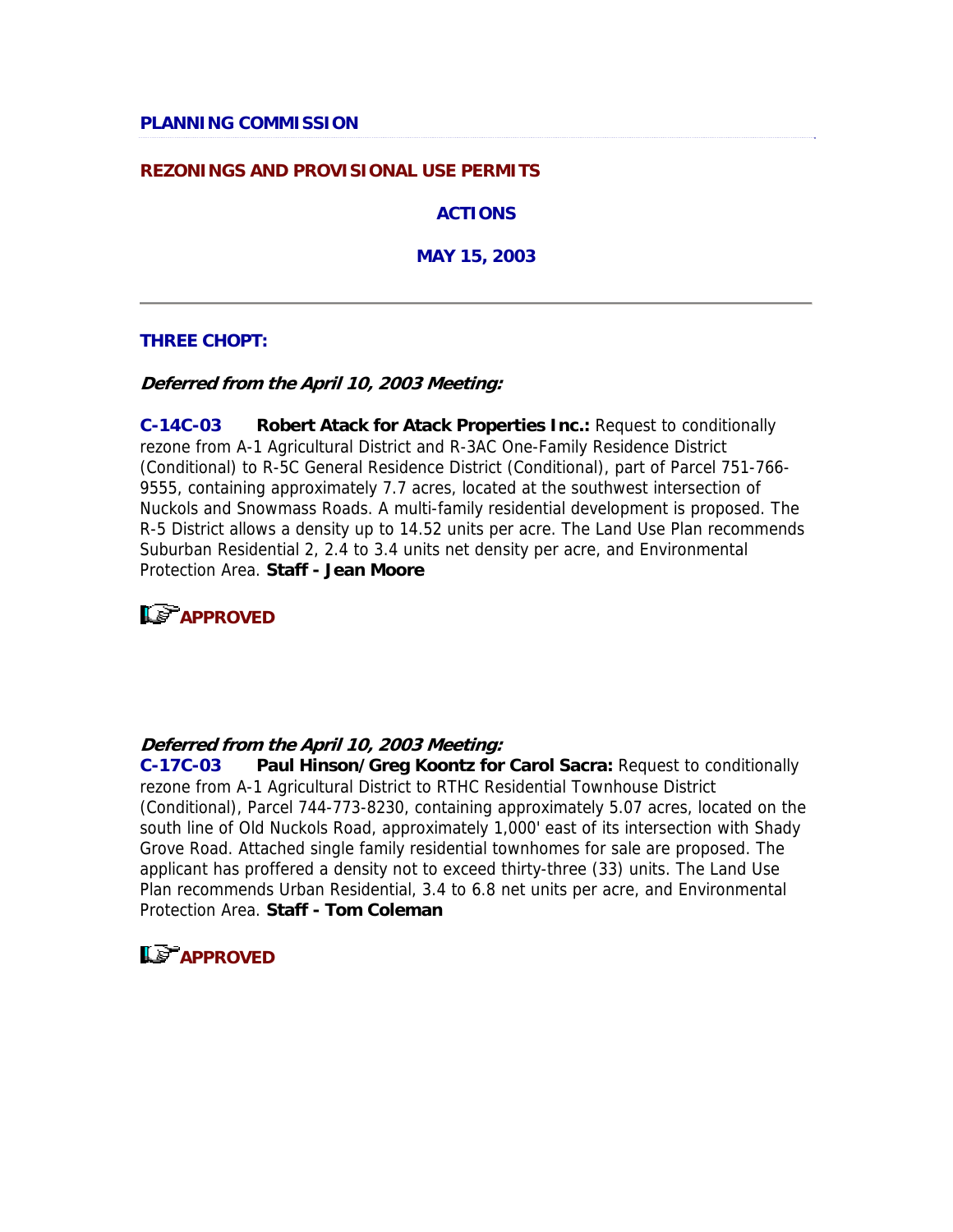**C-18C-03 James W. Theobald for Commercial Net Lease Realty Services, Inc.:** Request to conditionally rezone from B-3 Business District and A-1 Agricultural District to B-2C Business District (Conditional), Parcel 741-761-8112 and part of Parcel 741-761-8532, containing approximately 2.899 acres, located at the southeast intersection of W. Broad Street (U. S. Route 250) and Three Chopt Lane. A retail use is proposed. The use will be controlled by proffered conditions and zoning ordinance regulations. The Land Use Plan recommends Office and Commercial Concentration. **Staff - Mark Bittner**

# **DEFERRED TO JULY 10, 2003**

#### VARINA:

### **Deferred from the April 10, 2003 Meeting:**

**C-28C-02 Laraine Isaac for William D. Godsey:** Request to conditionally rezone from M-1 Light Industrial District to M-2C General Industrial District (Conditional) and C-1 Conservation District, part of Parcel 817-721-5981, containing 60.696 acres, located on the north line of Oakley's Lane approximately 94 feet east of Oakley's Place and 217 feet west of S. Holly Avenue. The use will be controlled by proffered conditions and zoning ordinance regulations. An industrial park including a contractor's equipment storage yard is proposed. The Land Use Plan recommends Planned Industry and Environmental Protection Area. The site is also in the Airport Safety Overlay District. **Staff - Tom Coleman**

### **WITHDRAWN**

### **Deferred from the April 10, 2003 Meeting:**

**C-6C-03 Robert L. Stout for Gilbert E. Holt, Jr., Claudia T. Holt and Roberta J. Holt:** Request to conditionally rezone from A-1 Agricultural District to R-3C One Family Residence District (Conditional), part of Parcel 805-705-6565 (approx. 2.8 acres) and Parcel 805-705-5584 (approx. 0.767 acre), containing approximately 3.567 acres, located on the south line of Old Oakland Road approximately 600 feet west of Oakvale Street and adjoining the east line of the Old Oakland subdivision. A single-family residential subdivision is proposed. The applicant proffers no more than four (4) residential lots including the existing residence, will be developed on the property. The R-3 District allows a minimum lot size of 11,000 square feet. The Land Use Plan recommends Suburban Residential 1, 1.0 to 2.4 units net density per acre. **Staff - Jean Moore**

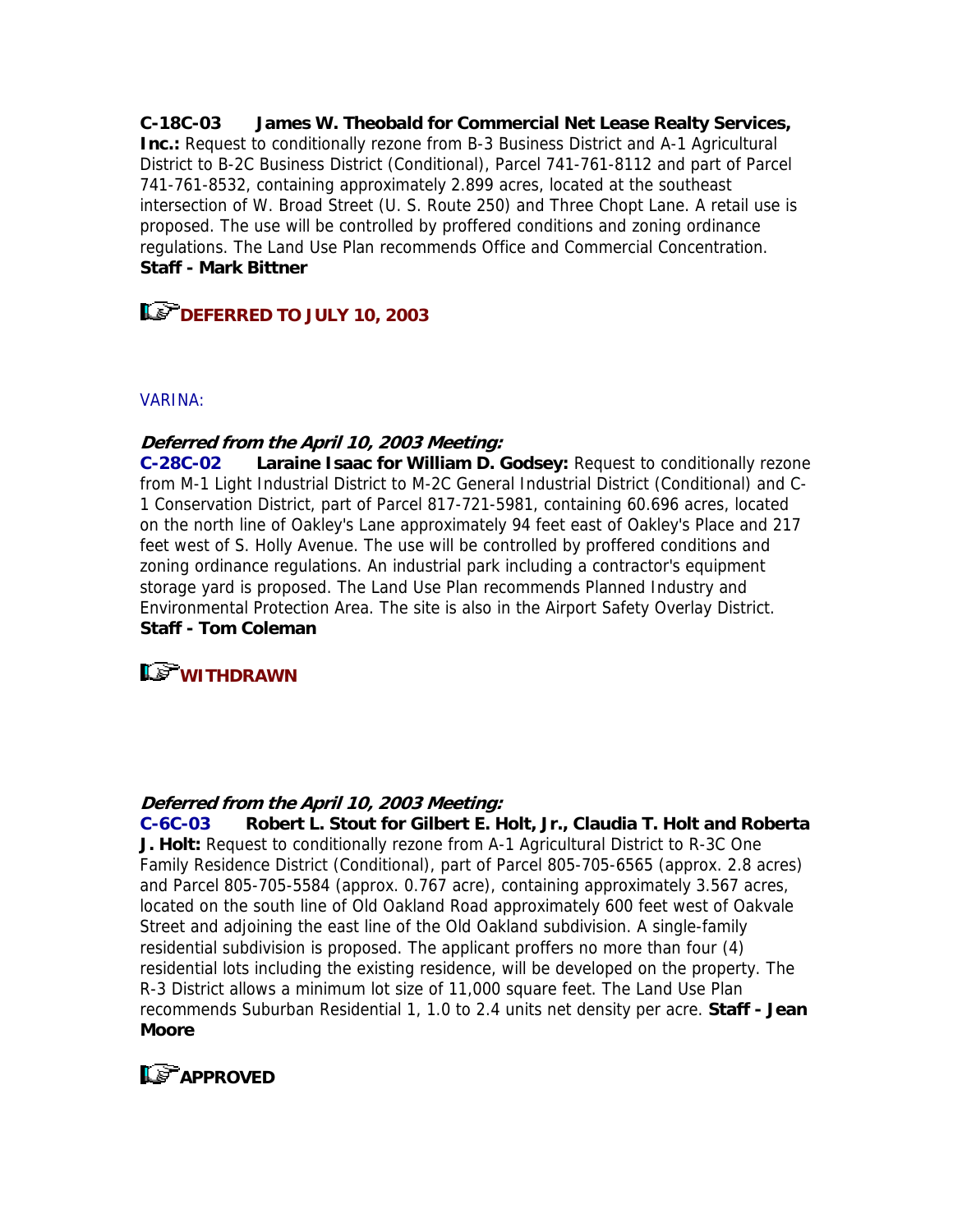### BROOKLAND:

#### **Deferred from the April 10, 2003 Meeting:**

**C-8C-03 Laraine Isaac for Godsey Properties, Inc.:** Request to conditionally rezone from A-1 Agricultural District to R-3C One Family Residence District (Conditional) Parcels 755-768-1347 and 755-768-2764, containing 6.0 acres, located on the west line of Springfield Road at Olde Milbrooke Way. A single-family residential subdivision is proposed. The R-3 District allows a minimum lot size of 11,000 square feet. The Land Use Plan recommends Suburban Residential 2, 2.4 to 3.4 units net density per acre. **Staff - Paul Gidley**

# **LS** APPROVED

**C-21C-03 Steven A. Williams for Carl Childress, Trustee:** Request to rezone from O-3C Office District (Conditional) to A-1C Agricultural District, Parcel 760-770-7401, containing 10.726 acres, located on the north line of Springfield Road approximately 300 feet east of the Francistown Road and Springfield Road intersection and approximately 500 feet west of Staples Mill Road (State Route 33). A Christian education, training and worship building is proposed. The use will be controlled by zoning ordinance regulations. The Land Use Plan recommends Suburban Residential 1, 1.0 to 2.4 units net density per acre. **Staff - Tom Coleman**

# **DEFERRED TO JUNE 12, 2003**

### FAIRFIELD:

### **Deferred from the April 10, 2003 Meeting:**

**C-71C-02 Robert Atack/F. Robert Loftis for Cedar Fork, LLC:** Request to conditionally rezone from A-1 Agricultural District and R-2A One Family Residence District to R-3C One Family Residence District (Conditional) 51.04 acres, Parcels 813- 729-0099, 813-729-1810, 813-728-1795, 812-729-4468 and 812-729-5529, located on the west line of Cedar Fork Road at Tiffanywoods Lane. Up to 100 single family residences are proposed. The R-3 District allows a minimum lot size of 11,000 square feet. The Land Use Plan recommends Suburban Residential 1, 1.0 to 2.4 units net density per acre, and Suburban Residential 2, 2.4 to 3.4 units net density per acre. The site is also in the Airport Safety Overlay District. **Staff - Jean Moore**

# **APPROVED**

**C-22-03 Jay Hulsey:** Request to rezone from R-6C General Residence District (Conditional) to R-2 One Family Residence District, part of Parcel 788-758-9933, containing 5.9085 acres, located southeast of the intersection of E. Parham Road at St. Charles Road. A church and parsonage are proposed. The use will be controlled by